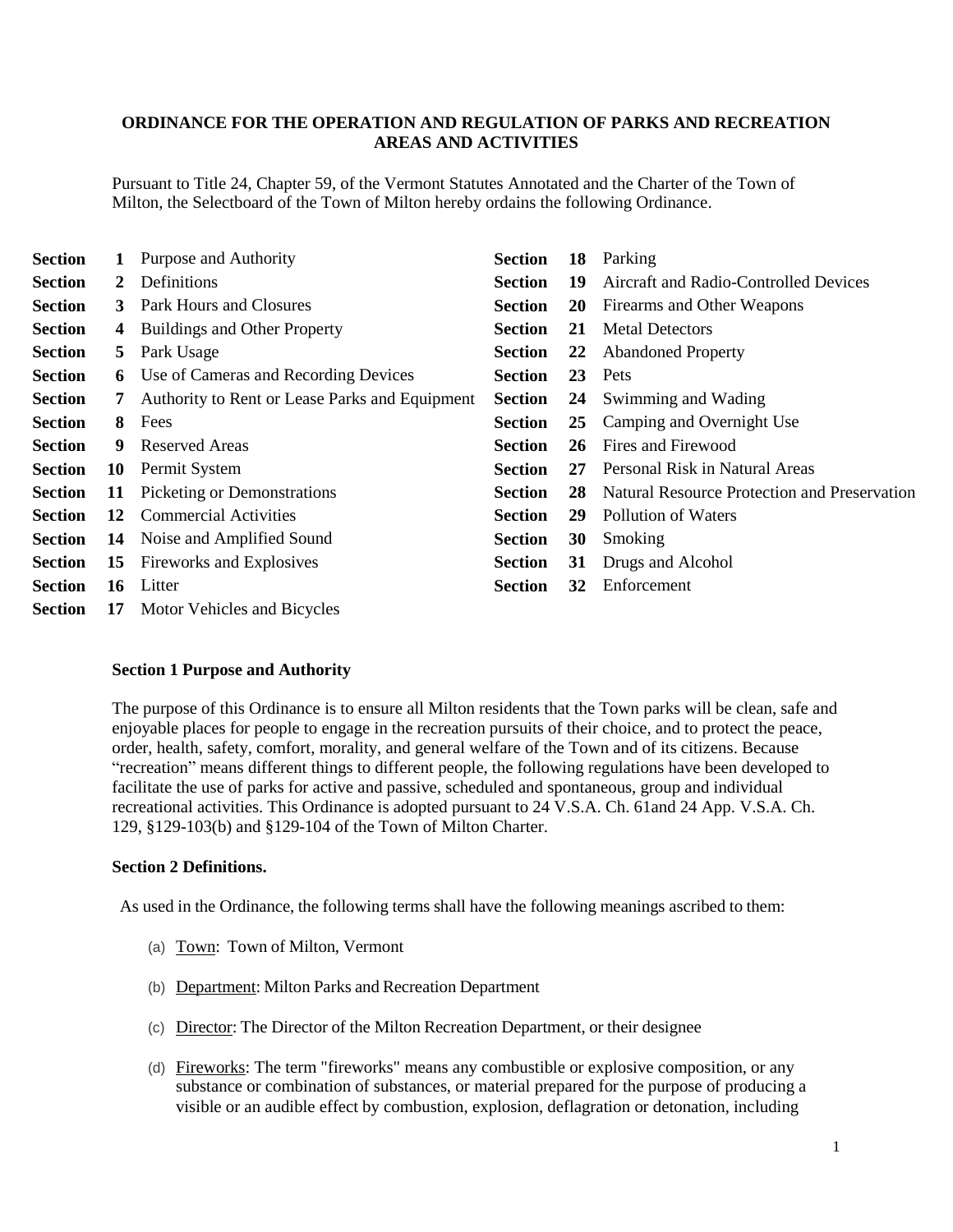blank cartridges, toy pistols, toy cannons, toy canes, or toy guns in which explosives are used, balloons that are propelled by explosives, firecrackers, torpedoes, sky rockets, Roman candles, cherry bombs, or other fireworks of like construction and any fireworks containing any explosive or flammable compound, or any tablets or other device containing any explosive substance, except sparklers.

- (e) Manager: Town of Milton Town Manager, or their designee
- (f) Motor Vehicle: Any wheeled conveyance (except a motorized wheelchair used by a person with a disability) for transportation of persons or materials whether powered or drawn by motor such as an automobile, truck, golf cart, recreational vehicle, motorcycle or scooter. "Vehicle" does not include any Town of Milton fleet or emergency vehicles operating in the course of public safety or official Town of Milton business.
- (g) Park/Park Property: May include, but is not limited to, parks, open space, greenspace, natural areas, cultural and historic sites, playgrounds, ball fields, pools, pavilions, greenways, wetlands, floodplains, lakes, rivers, beaches or water areas, and buildings and structures which are under the ownership and control of the Town, or assigned for inspection, upkeep, maintenance or operation by the Department.
- (h) Permit: A document provided by the Department granting permission for use of reserved park property and which sets forth terms and conditions applicable thereto.
- (i) Person: Any individual, firm, association, joint venture, partnership, company, corporation, entity or organization of any kind
- (j) Pet: Any domesticated animal kept for pleasure rather than utility
- (k) Plant**:** Any tree, vine, shrub, flower, grass, moss, fungi or related living organism within the Kingdom Plantae
- (l) Special Event Any organized activity open to the public, taking place on park property and having as its purpose entertainment, recreation and/or education, such as a festival or celebration, foot or vehicle race, parade or concert

## **Section 3 Park Hours and Closures**

- (a) All parks shall be open to the public during designated hours. The opening and closing hours shall be posted at each park in order to give notice to the public. The Town reserves the right to open and close the park as needed for any reason regardless of notice.
- (b) No person shall enter or remain on park property during hours when the park is closed. The provisions of this section shall not apply to emergency personnel or Department employees while in the discharge of their duties, or to any person having permission from the Director to be or remain in any part of the parks between such hours.
- (c) In the interest of public safety, the Director may close parks or areas within parks to public entry or otherwise restrict use until such time as the area can be made available for safe public use. Except in emergency circumstances, notice of closure shall be posted, and only authorized persons shall enter closed or restricted areas.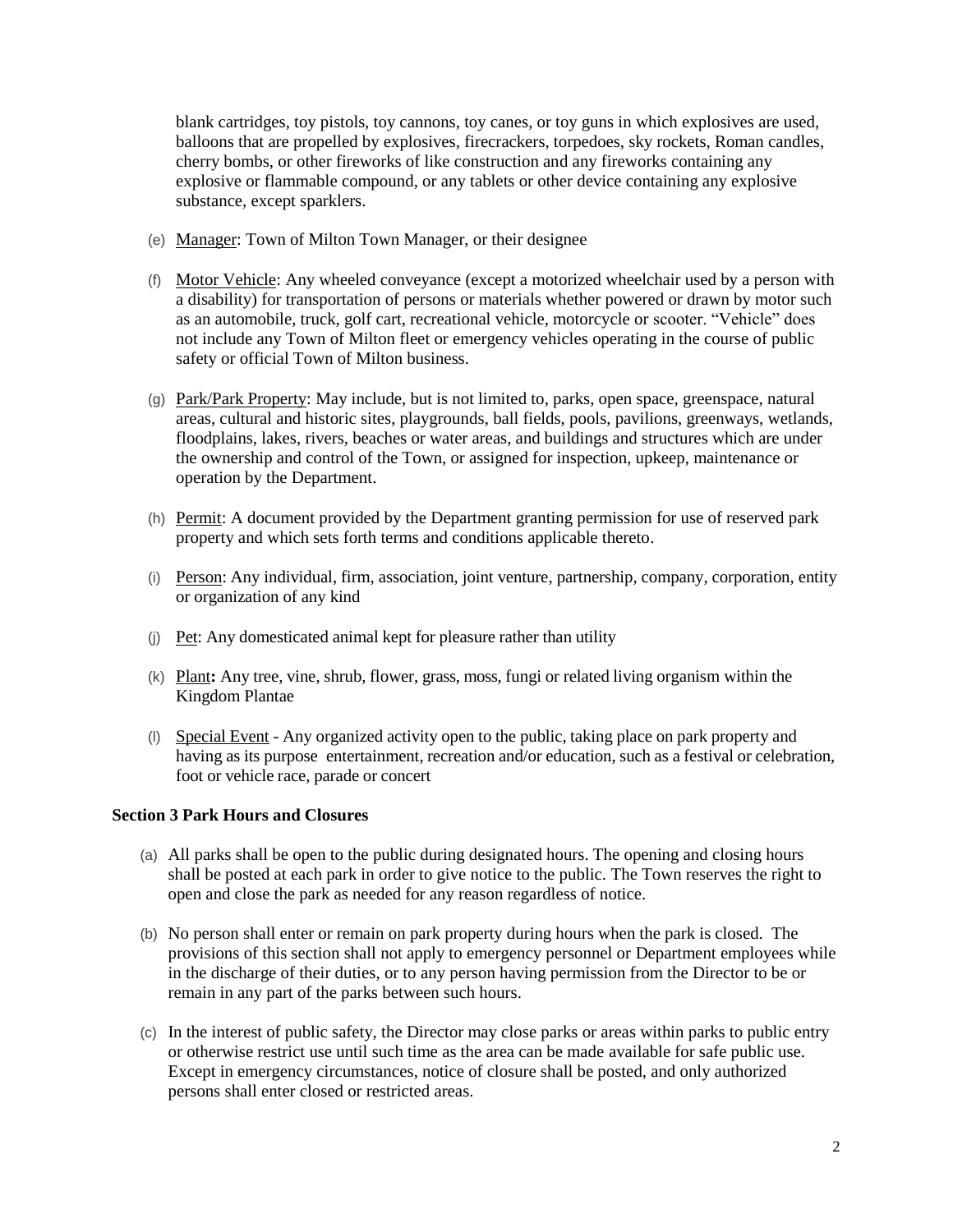## **Section 4 Buildings and Other Property**

- (a) No person shall willfully mark, destroy, deface, vandalize or otherwise damage any building or other property belonging to or used by Town of Milton in any park.
- (b) No person shall construct or erect on park property any building or structure of whatever kind, whether permanent or temporary in character, except as part of a Department program or permitted event.
- (c) No person shall use town buildings, structures or equipment other than for its intended use or in a manner that has a reasonable potential to damage the same.

### **Section 5 Park Usage**

- (a) No person shall enter or use any park for which an entrance or user fee has been established unless the fee is first paid or the person is otherwise authorized to enter.
- (b) The Director may establish reasonable rules for the proper use of park amenities, such as playgrounds, swim areas, skate parks, tennis courts, band shells, pavilions, and other areas under Recreation Department jurisdiction, which shall be enforceable by park personnel or enforcement officers named in this ordinance.

### **Section 6 Use of Cameras and Recording Devices**

No person shall use any type of camera or similar device to record or produce a visual image in any park restroom, locker room, bath house, shower facility or other area used for dressing or changing clothes.

#### **Section 7 Authority to Rent or Lease Parks and Equipment**

The Town Manager and/or Director is authorized to rent or lease the use of park equipment and to charge a fee for the use of park facilities to individuals and private or public organizations.

### **Section 8 Fees**

Reasonable fees may be assessed by the Selectboard for the use of parks by individuals. The town shall establish a schedule of such fees as approved by the Selectboard.

#### **Section 9 Reserved Areas**

- (a) Parks and park property shall be reserved only by permit made in accordance with the Recreation Department's reservation policy. Said reserved park areas may include athletic fields, group picnic shelters and associated amenities, recreation facility spaces, and those areas requested for the use of special events.
- (b) No person shall use or occupy a reserved space except the person or party for whom the space is reserved and their guests.
- (c) Any person having a permit issued by the Department must comply with all applicable rules and regulations. Upon request, confirmation of the reservation must be displayed to department employees charged with supervision or patrolling of parks. Violations of permit requirements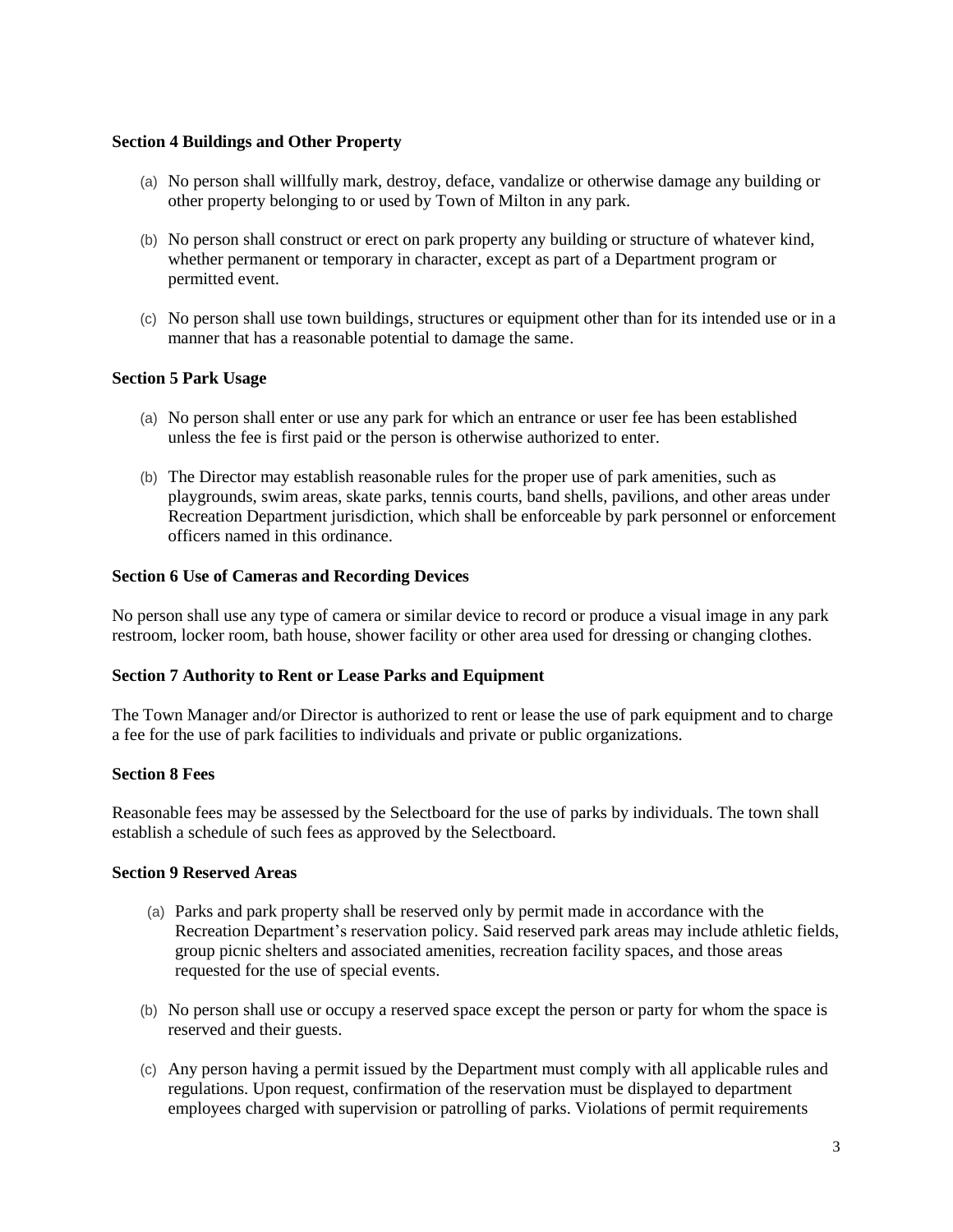may result in immediate suspension or revocation of the permit.

(d) Department employees, in the course of authorized business, shall have the right to enter the premises of any building, structure or enclosure on park property, including those rented or set aside for the private or exclusive use of any individual or group.

# **Section 10 Permit System**

- (a) Application for any permit or permission issued pursuant to this Ordinance shall be made to the Recreation Department.
- (b) Requests for group use of a park spaces shall be made on an application form provided by the Recreation Department and in accordance with current Department policy and fee schedule.
- (c) The organization of any assembly or group to conduct programs or entertainment in any park is allowed by permit from the Parks and Recreation Department. Said permits shall be carried by the person directing or leading such activity. Failure to follow the conditions of the permit shall void the permit.
- (d) The Recreation Director, or their designee, shall issue a permit if the applicant's use will not unreasonably interfere with the enjoyment and use of the park by Milton residents and visitors, based on consideration of whether the applicant's activity or conduct:
	- a. Will unreasonably detract from or negatively impact other users' reasonable use of the park and/or recreational experience;
	- b. Will unreasonably infringe on public health, safety or welfare;
	- c. Will unreasonably conflict or interfere with the use of facilities reserved for or by other uses;
	- d. Will unreasonably create, or interfere with, traffic or burden police or public safety services; or
	- e. Is likely to cause personal injury, property damage, incite violence, or result in criminal and/or disorderly conduct.
- (e) The Recreation Director may impose reasonable conditions upon the issuance of a permit.
- (f) A fee may be imposed by the Selectboard as a condition to the issuance of a permit.
- (g) As a condition of the issuance of a permit, the Recreation Director may, at his or her discretion, require the individual/group to have in attendance a law enforcement officer, fire officer or rescue officer
- (h) Denial of an application shall be accompanied by a statement of reasons for such a denial. An applicant may appeal the action of the Recreation Director to the Town Manager, within thirty (30) days of notification of a denial.
- (i) Any permit is revocable for violation of any Ordinance or for breach of the conditions attached to the permit.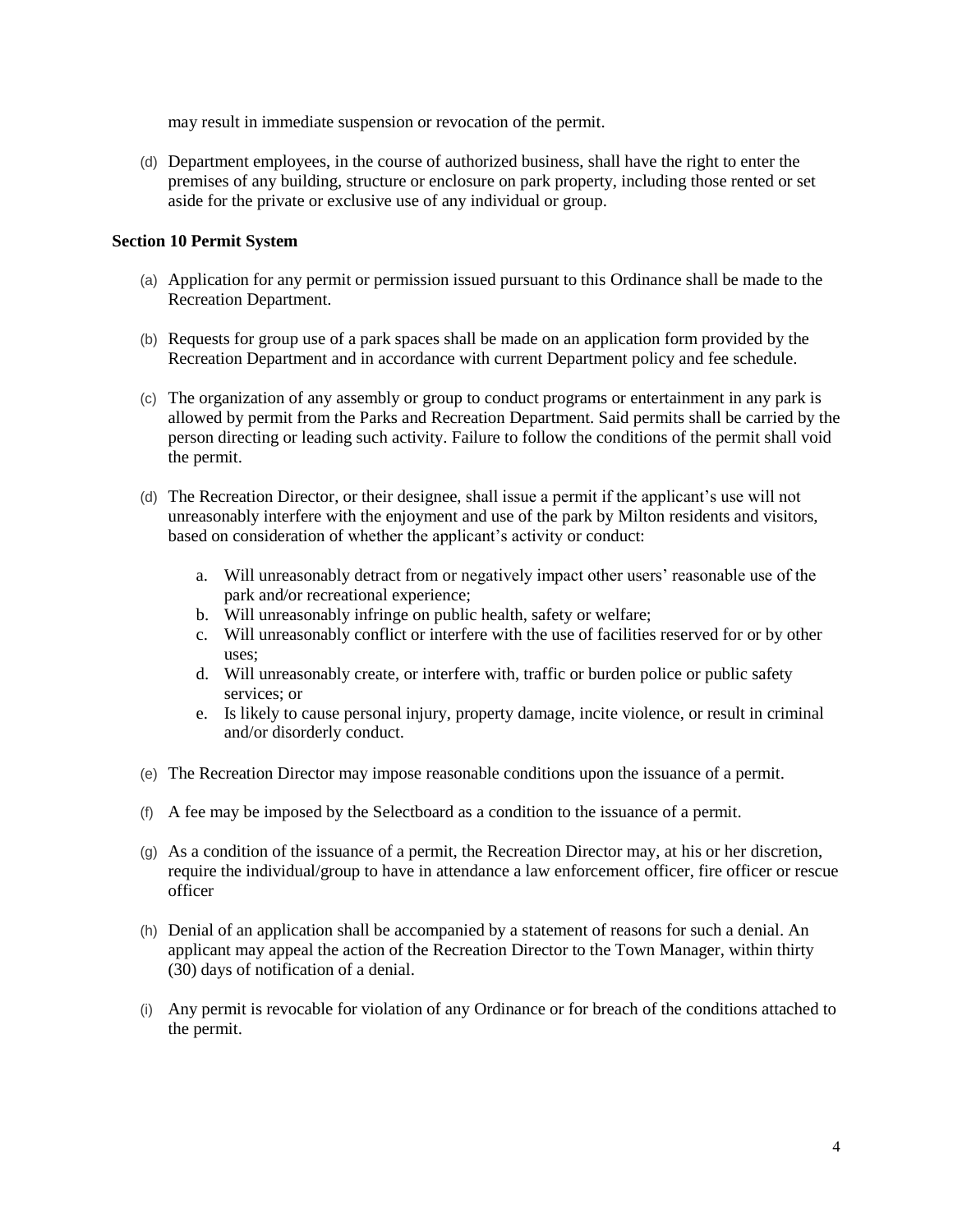## **Section 11 Picketing and Demonstrations**

Any person, group or organization engaged in any picketing, demonstrations, assembly, gathering, procession or other activity protected by the U.S. Constitution shall be prohibited from blocking the ingress and egress of any park or park property, from disrupting or interfering with scheduled events, or engaging in activities or conduct that prevents or is inconsistent with the intended use of the park at the proposed site of assembly.

# **Section 12 Commercial Activities**

- (a) No person shall conduct the commercial sale of, or offer to sell any goods, ware, drinks, food or similar items, nor render or offer to render any service for hire, at any park except as authorized by contract or permit issued by the Director.
- (b) Commercial vendors interested in doing business on Town property/parks shall contact the Recreation Director to complete the proper permit application.
- (c) No person shall place any stand, cart or vehicle for the transportation, sale, trade or display of any article, material or service within any park area, unless first approved by the Director in conjunction with a permitted use of a reserved park area.

## **Section 14 Noise and Amplified Sounds**

- (a) Patrons shall preserve the peace and quiet enjoyment of the parks by observing all state laws governing noise and amplified sound while on park property.
- (b) All unreasonably loud noise is hereby prohibited in Town parks. Noise shall be deemed to be unreasonable when it disturbs, injures, or endangers the peace or health of another or when it endangers the health, safety, or welfare of park users. A determination of unreasonable shall be made by enforcement personnel based on time, place, and density of park usage and other relevant factors.

## **Section 15 Fireworks and Explosives**

No person shall possess or use any kind of firework or other explosive material or system, except by permit, in any park, except as otherwise indicated in Section 21 of this Ordinance.

## **Section 16 Litter**

- (a) No person shall dump, deposit, place or throw any garbage, glass, coals, ashes, paper, boxes, cans, dirt, waste or other trash in any park except in proper receptacles where provided. Where receptacles are not provided, litter shall be carried away from park property by the person or persons responsible for its presence.
- (b) No glass containers are permitted within park boundaries.
- (c) No personal and/or household trash shall be dumped in the parks or in any municipal owned properties or receptacles.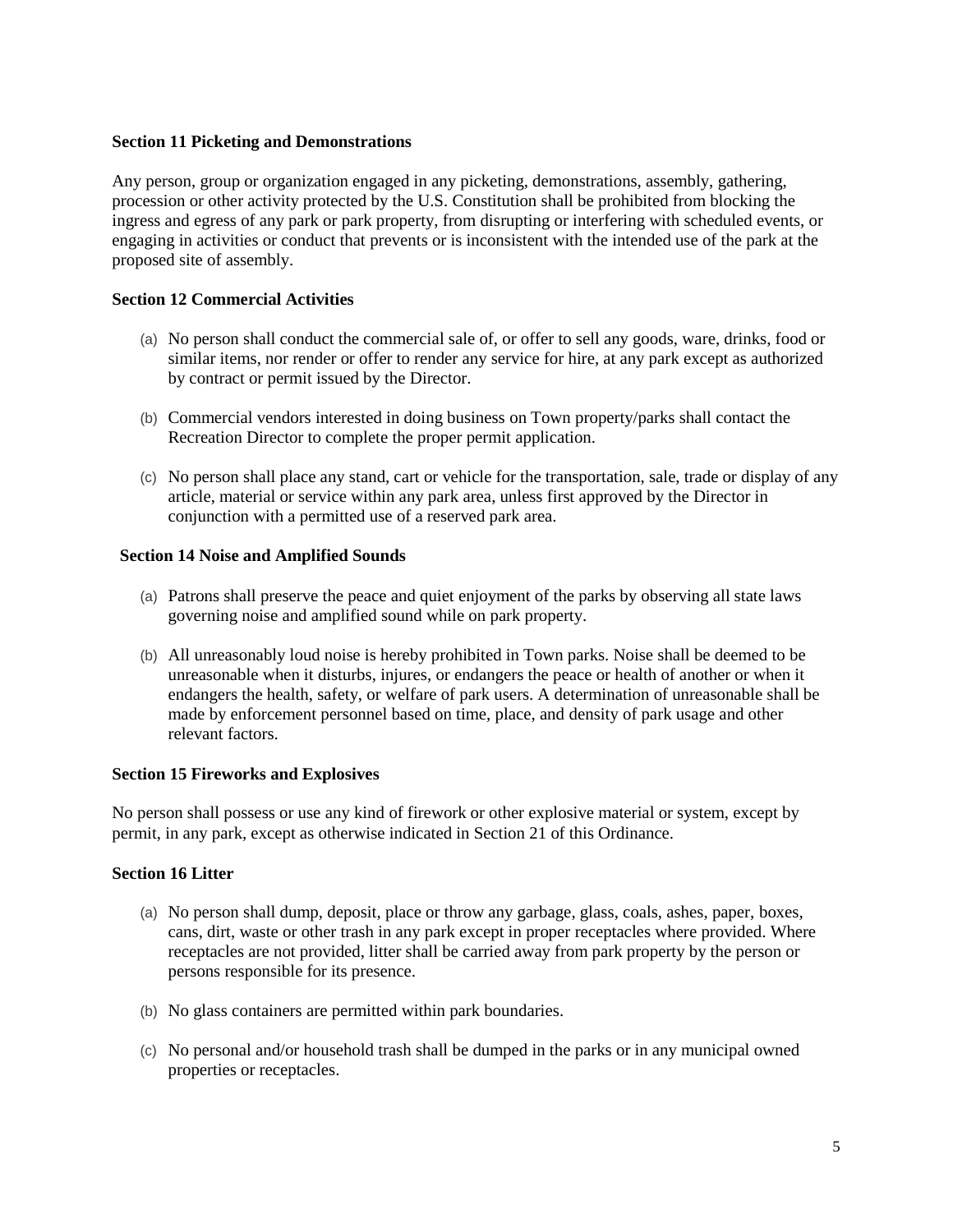#### **Section 17 Motor Vehicles and Bicycles**

- (a) All relevant state and local motor vehicle, traffic and parking laws shall apply and be enforceable within parks.
- (b) To the extent authorized by law, Milton Police Officers may enforce all applicable state and local motor vehicle, traffic and parking laws, and other applicable provisions of this Ordinance, within park property.
- (c) All vehicles operated on park roads must be street legal by state and local vehicle laws.
- (d) All motorized vehicles of every kind and description are prohibited from driving on Milton Recreation paths, except as follows:
	- a. Emergency response vehicles and authorized town maintenance and enforcement vehicles;
	- b. Vehicles crossing a path at designated crossing points such as intersections and driveways;
	- c. Vehicles travelling on public roads which share road surface with designated recreation paths;
	- d. Motorized wheelchairs; and
	- e. Segway or similar motorized personal transporter, with prior permission of Recreation Director.
- (e) Racing of bicycles is prohibited in recreation areas unless approved by the Recreation Director.
- (f) Pedestrians have the right of way on recreation paths.
- (g) Users of the recreation paths shall observe and obey the following
	- a. All users shall stay to the right side of the path except when passing
	- b. Passing shall be done on the left of the person(s) being passed. Users shall warn others prior to passing them by announcing "passing on your left" or some other suitable warning.
	- c. Users shall travel single file when necessary for safety
	- d. Users shall obey all applicable traffic rules and regulations, including coming to a complete stop at all stop signs, and shall walk their bicycle in any area posted for walking only
	- e. All users shall travel only at such speeds and in such a manner as is safe under the circumstances, including current weather conditions and the condition of the path surface
	- f. All dogs must be leashed on a maximum six-foot leash.
	- g. Pet waste shall be removed by the person responsible for the dog.
- (h) Bicycles are allowed on natural surface trails unless expressly prohibited and posted.
- (i) All-terrain vehicles (ATV) and snowmobiles are not permitted within the boundaries of parks, except with prior written permission from the Recreation Director.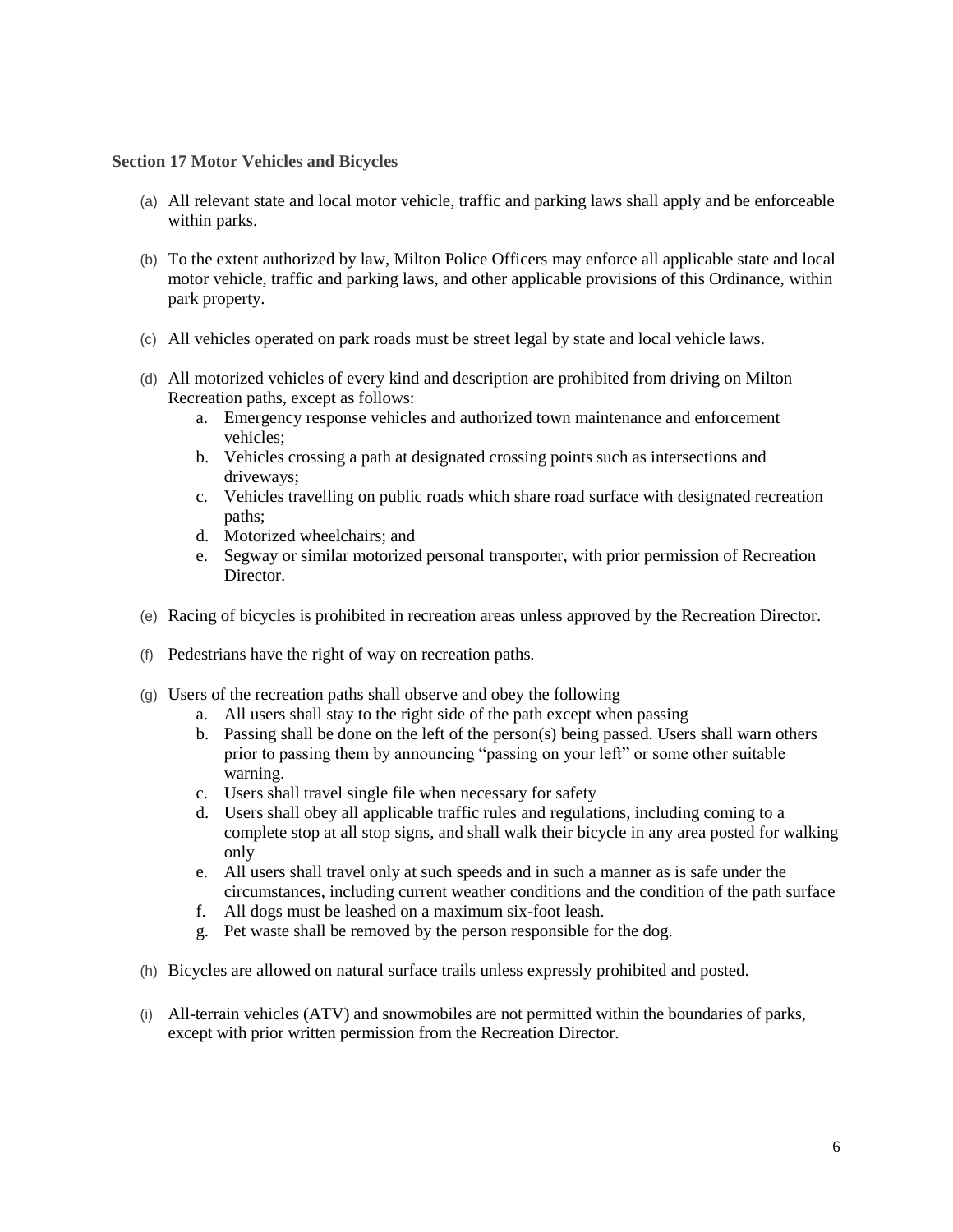### **Section 18 Parking**

- (a) No person shall park a vehicle on park property at any place other than in the expressly designed space provided for that particular type of vehicle, unless directed otherwise by an enforcement officer or department employee, or by official signs or markings.
- (b) No driver or operator of any vehicle shall leave a vehicle parked on park property after posted closing hours without permission of the Director. Such permission shall be posted in a conspicuous location while the vehicle is parked after hours. If there is no permission vehicle will towed at owner's expense.
- (c) Vehicles parked in unauthorized areas that pose a threat to patron safety may be towed at the owner's expense.
- (d) No vehicle shall be parked on park property when the vehicle is parked for the purpose of sale, re-sale, display or repair.

### **Section 19 Aircraft and Radio-Controlled Devices**

- (a) No person shall operate, direct or be responsible for any aircraft, helicopter, glider, balloon, parachute, UAV, drone or other aerial apparatus that shall take off from, operate within, or land within park property except in emergency and/or law enforcement situations or when permission has been obtained from the Director.
- (b) No person shall launch or operate any radio-controlled model rocket, airplane, glider, boat, car or similar vehicle without permission from the Director.

#### **Section 20 Firearms and Other Weapons**

- (a) No person shall shoot or otherwise discharge a firearm, pellet gun, projectile weapon, bow, arrow or similar device from within a park, or into any park from beyond the boundaries of such park.
- (b) Subject to the requirements of applicable state law, the Director may permit the use of weapons in a park for recreational, educational, wildlife or natural resource management purposes, or other departmental special events under supervision, written guidelines or agreements.

#### **Section 21 Metal Detectors**

No person shall use a metal detector in any park unless authorized by the Recreation Director.

#### **Section 22 Abandoned Property**

No person shall abandon a vehicle or other personal property in any park. Abandoned property shall be removed, impounded and sold in conformance to Town of Milton policies.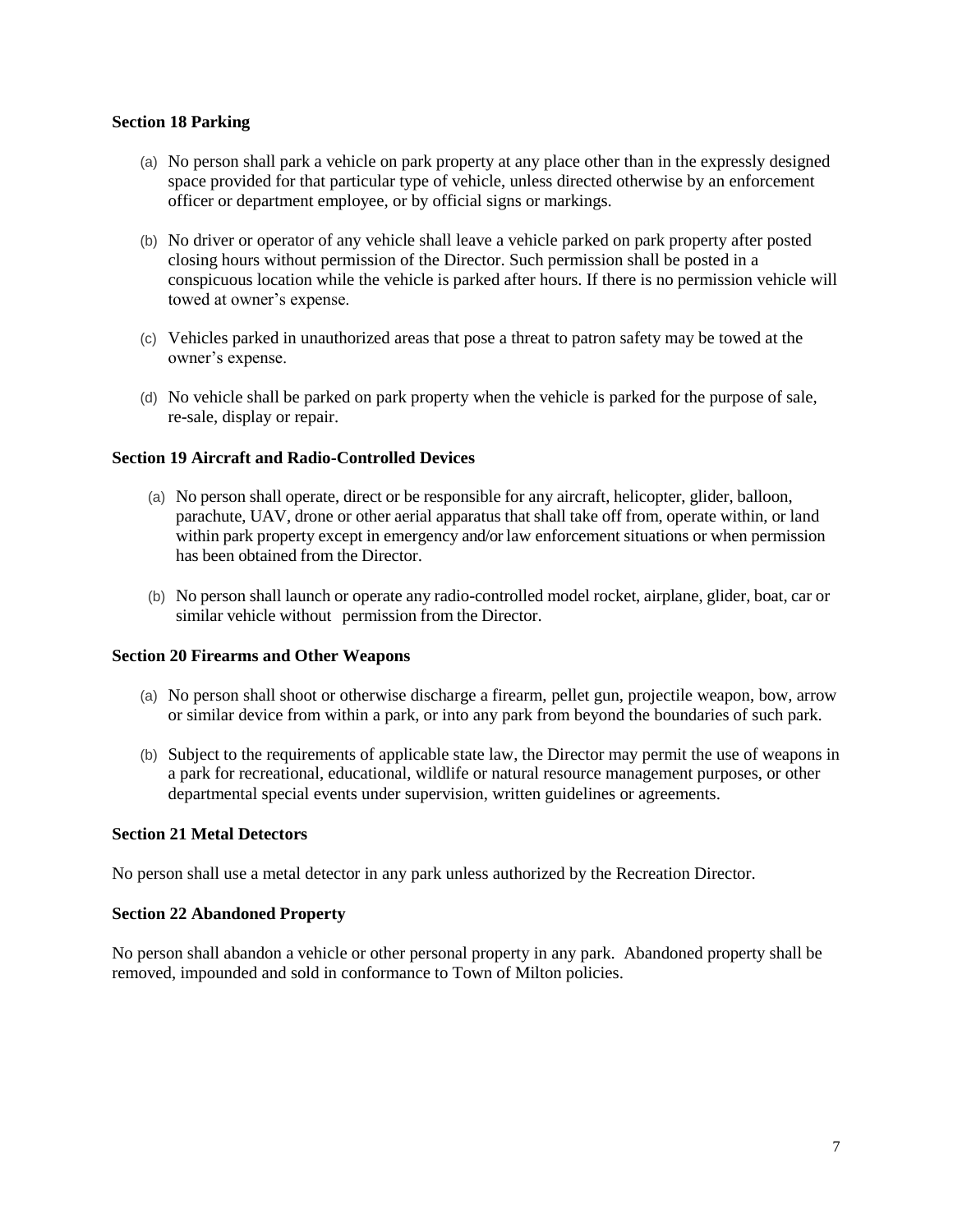### **Section 23 Pets**

- (a) Any person bringing a domestic pet within park boundaries or on multipurpose paths shall keep the pet on a physical leash, or under the immediate personal supervision and control of the owner. "Under the immediate supervision and control of the owner" means that the pet will obey the commands of the owner and that the pet is at all times prevented from causing injury, damage, disturbance or annoyance to park property or other park users. Police K-9 animals are not considered pets and are exempt from the provisions of this Section. Similarly, qualified service animals under the Americans with Disabilities Act are exempt from the provisions of this Section.
- (b) No exotic animals are permitted at any park unless as part of an authorized event or program.
- (c) No person shall bring a pet into an enclosed park building except with the express permission of the Recreation Director or as part of an authorized program or event.
- (d) Any pet not under the immediate personal supervision and control of a responsible person or any pet creating a disturbance or nuisance, may be restrained, confiscated or removed from the park by authorized personnel.
- (e) Animals are not permitted within fenced baseball fields, softball fields, and tennis courts.
- (f) No person shall permit a pet for which he or she is responsible to be in the water of a swimming area or designated water play area, and no such person shall permit a pet to be within the land area or beach area adjacent to the water of a swimming area or designated water play area. Pets are not permitted to enter any natural or constructed body of water except in areas dedicated for such purpose.
- (g) Persons bringing pets onto park property are required to carry appropriate material and remove any waste left by their pets.
- (h) All posted Dog Park rules and regulations must be followed to when using town owned dog parks.
- (i) Horseback riding shall not be permitted in the parks unless approved by the Recreation Director.
- (j) No pets shall be unattended.
- (k) Current rabies and appropriate inoculation and registration tags must be displayed on pets at all times.

# **Section 24 Swimming and Wading**

(a) No person shall swim, wade or play in any natural or built water area within a park except where specifically designated, and in compliance with such rules and regulations set by the Director. All persons swimming in the public parks do so at their own risk.

## **Section 25 Camping and Overnight Use**

No person may erect a tent or related shelter at any time to camp, sleep or park a vehicle overnight at any park or open space, except as authorized by permit, and only in areas designated or marked for such purpose or as otherwise authorized by the Recreation Director.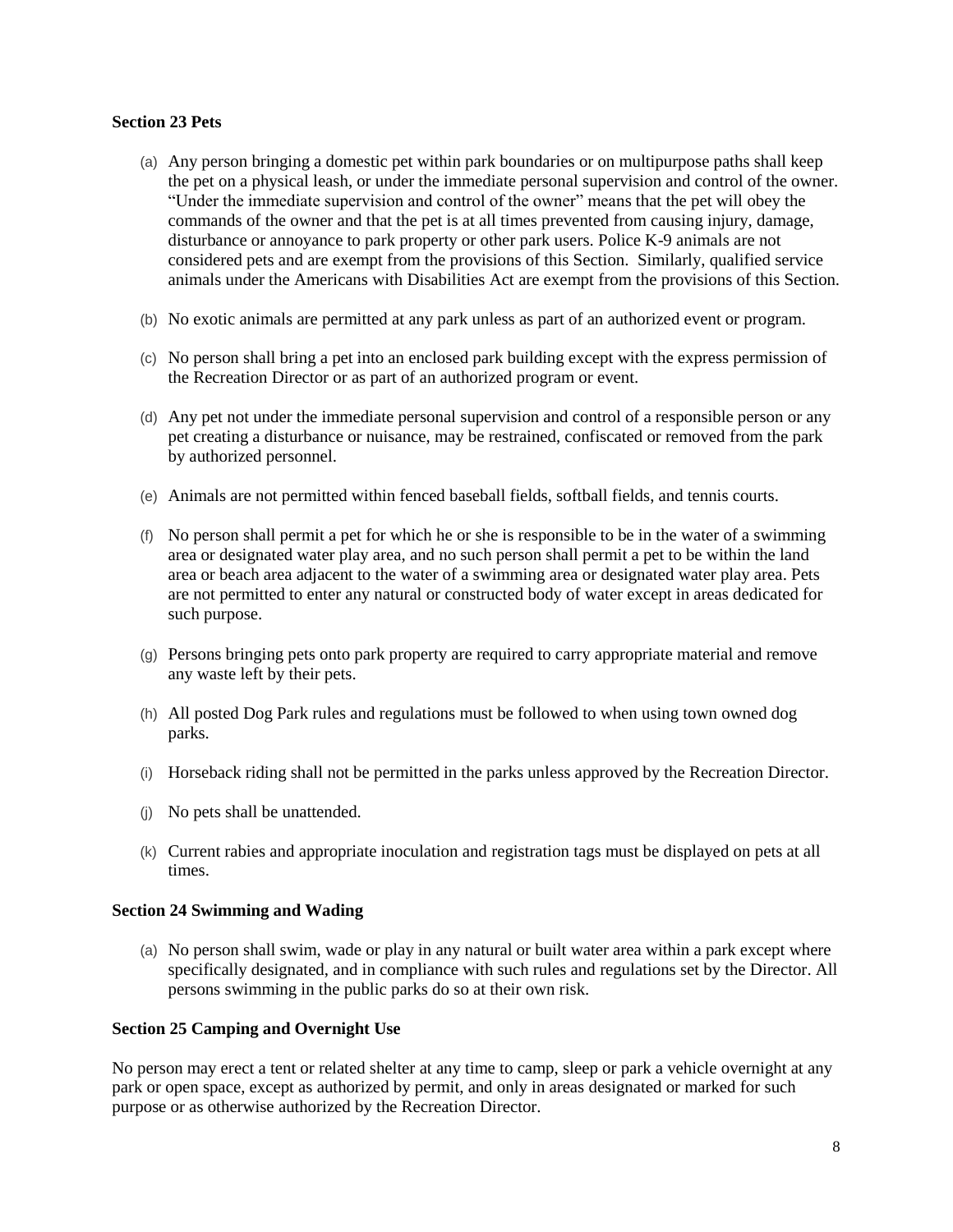# **Section 26 Fires and Firewood**

- (a) No person may light, build or maintain a fire in any park except in a device provided, maintained or designated for such purposes, or as authorized by the Director.
- (b) Grills are provided throughout the parks for patron use; use of any other grill or cooking equipment is prohibited unless otherwise authorized by the Director.
- (c) No person may cut, gather or collect wood or other combustible material at any park for use as firewood or fuel, unless authorized by the Director.
- (d) Fires or lighted grills shall not be left unattended, and any person starting a fire shall not leave the area without extinguishing said fire.
- (e) During periods when a fire hazard has been declared "high" or greater by the State of Vermont or similar agency, the Director may prohibit or restrict fires in park areas.

## **Section 27 Personal Risk in Natural Areas**

Personal risks associated with the natural environment are inherent in parks. Native wild animals, poisonous plants, rough terrain and other natural conditions presenting potential risks are considered a part of the park visitor's experience and should be anticipated. Park users are responsible for their own health and welfare regarding natural elements and other environmental conditions when they elect to enter such areas.

## **Section 28 Natural Resource Protection and Preservation**

- (a) No person shall dig, cut, break, move, excavate, disturb, remove, destroy, harm or tamper with, nor carry within, any soil, rocks, trees, shrubs, plants, fungi/mushrooms, down-timber or other wood or materials without authorization from the Director.
- (b) Subject to state regulations and proper posting, if required, no person shall harm, harass, disturb the breeding grounds or habitat of, hunt, trap or remove any animal, including mammals, fish, insects, birds, reptiles, amphibians or any other living creature, including eggs and nests, from any park except upon authorization of the Director. This sub-section shall not apply to fish caught by an individual in possession of a valid Vermont fishing license fishing in an area designated for this activity, in accordance with state fishing regulations.
- (c) No person shall feed any non-domesticated animal in any park unless authorized by the Recreation Director.
- (d) Park properties that are primarily in their natural state, yet provide some means of access for visitors, shall be maintained to protect the environment as well as the user.

## **Section 29 Pollution of Waters**

(a) No person shall throw, discharge, disturb or otherwise place or cause to be placed in the waters of any lake, river, stream, or other body of water within park property any substance, matter or thing, liquid or solid, which will or may result in the contamination or pollution of said waters.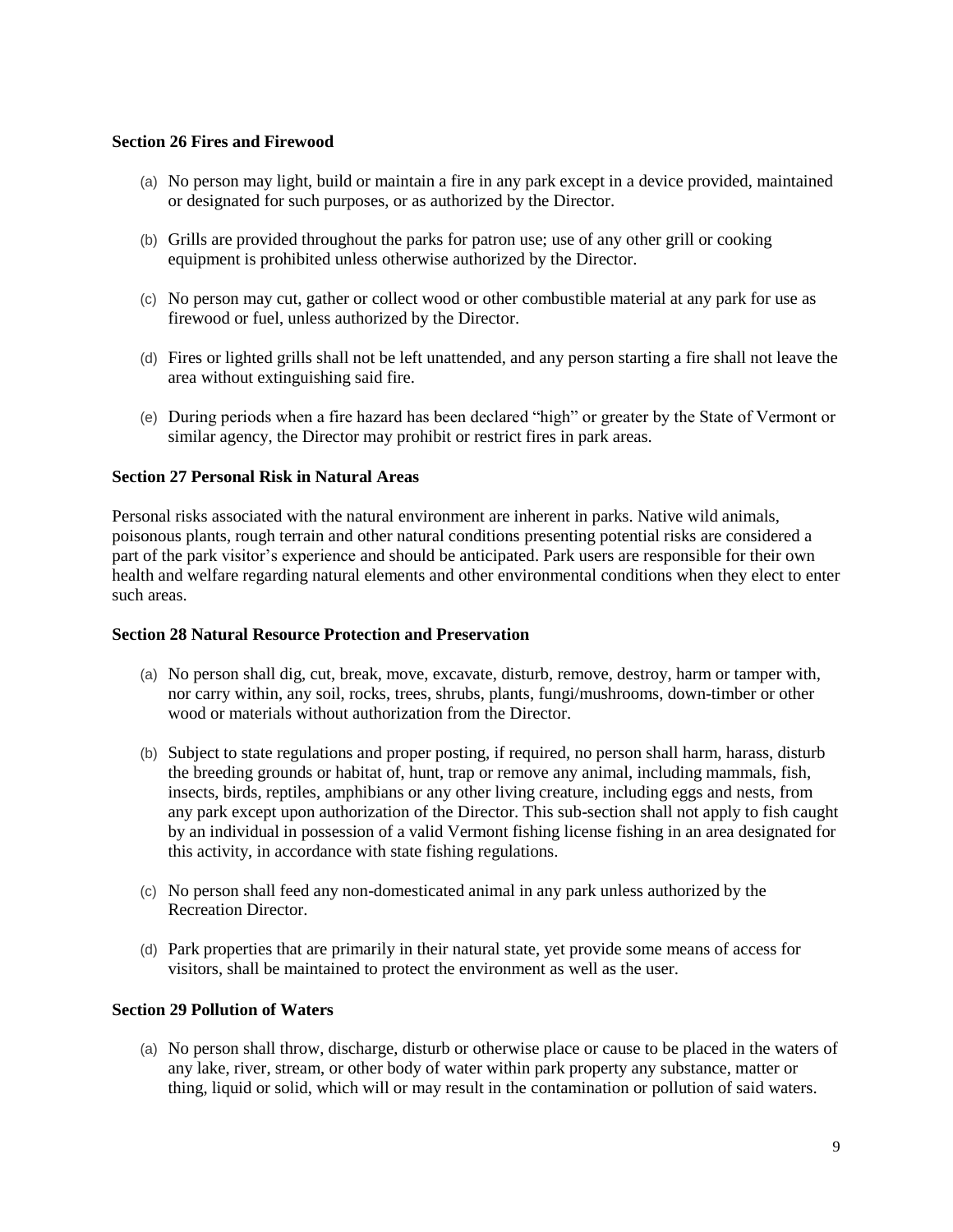(b) No person shall bury, discharge or intentionally dispose of a toxic or hazardous substance in parks or on park property, or the State waters found therein.

## **Section 30 Smoking**

In recognition of the hazards that tobacco, second hand smoke, and other combustibles pose to the health of residents and visitors, use of any form of tobacco, including electronic cigarette, is prohibited in and around all publicly-owned infrastructure, offices, and enclosed areas.

### **Section 31 Drug and Alcohol Use**

- (a) It is unlawful to use, possess or sell any controlled substance in violation of state statutes.
- (b) It is unlawful to serve, possess, consume or bring beer, wine or other alcoholic beverages into a park without authorization of the Selectboard.

### **Section 33 Enforcement**

- (a) This Ordinance is a civil ordinance and shall be enforced in the Vermont Judicial Bureau or in the Vermont Superior Court, Civil Division, Chittenden Unit, at the election of the enforcing official, in accordance with 24 V.S.A. §§ 1974a et seq.
- (b) Violations of this Ordinance are punishable by a civil penalty of not more than \$500 per violation, with each week a violation continues constituting a separate offense. The Selectboard may adopt a separate Schedule of Fines relative to this Ordinance.
- (c) The enforcing official may choose to file an enforcement action in the Vermont Superior Court, Civil Division, Chittenden Unit, to seek injunctive relief, and fines as appropriate. Any enforcing official shall have the authority to eject from any of the parks any person acting in violation of any provisions of this Ordinance or in violation of any permit issued pursuant to this Ordinance and may issue a notice against trespass on behalf of the Town of Milton.
- (d) Waiver Fee: an issuing Municipal Official shall have the authority to recover a waiver fee, in lieu of a civil penalty, in the amount set forth in the schedule of fines adopted by Selectboard.
- (e) Enforcement Officials: for the purpose of enforcement, any Town of Milton Police Officer, the Recreation Director, or their designee, and any person(s) duly appointed by the Selectboard shall have the authority to act as issuing Municipal Officials to issue and pursue relief under this Ordinance before the Judicial Bureau or Superior Court, as the case may be, in connection with a municipal complaint.